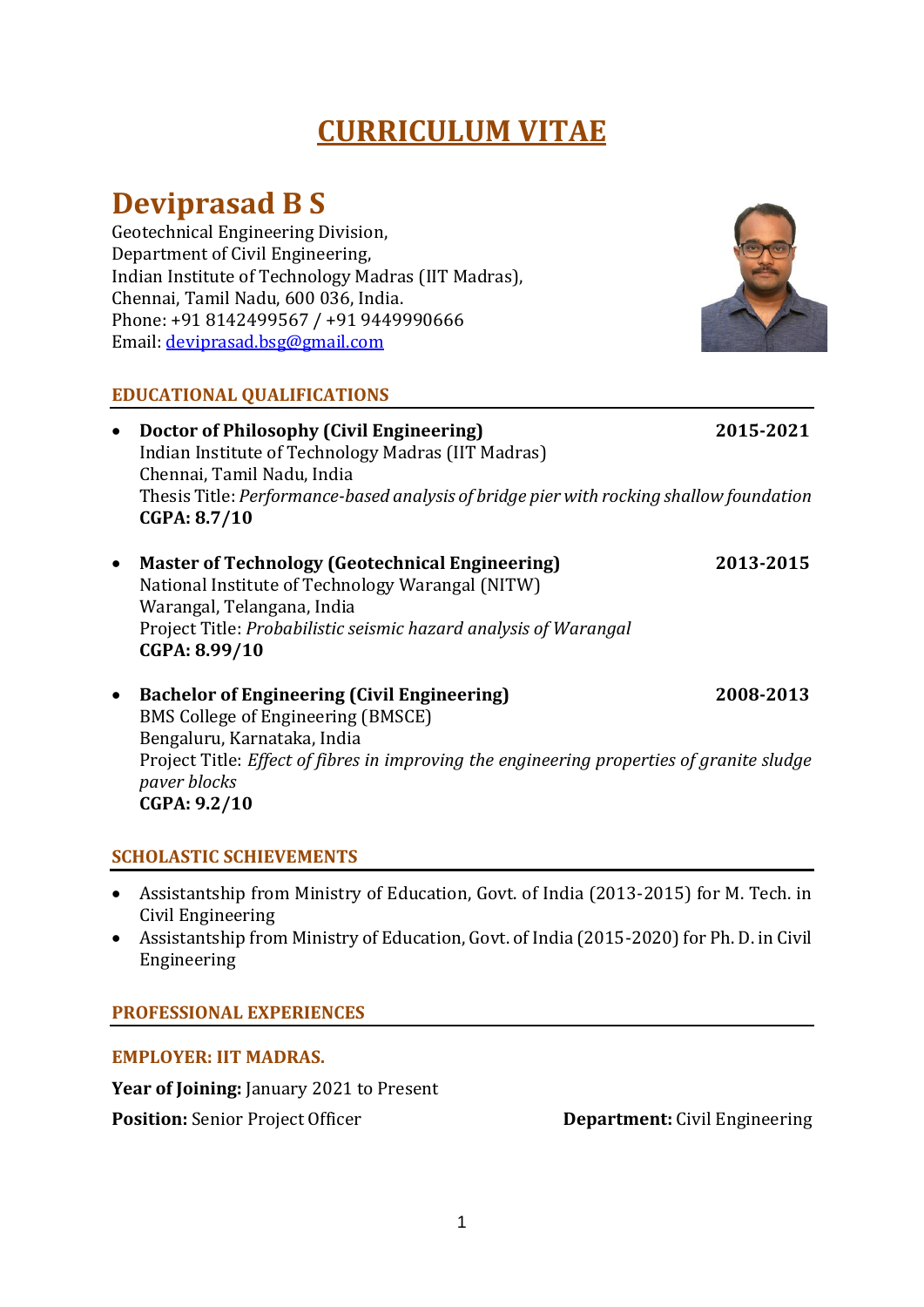#### **WORK EXPERIENCE**

- ➢ Technical support for Geotechnical consultancy of Kalpasar Dam Project for building a 60 km dam across the Gulf of Khambat in India for establishing a fresh water coastal reservoir for irrigation, drinking and industrial purposes (Client: National Centre for Coastal Research and Coastal Marine Construction & Engineering Ltd). Responsibilities included:
	- o Idealization of cross sections for different locations along the length of the dam.
	- o Determination of soil and structural parameters for finite element modelling of the dam cross sections.
	- o Stability, settlement, seepage, hydrodynamic and dynamic analyses of idealised cross sections at different locations along the length of the dam.
	- o Bearing capacity and settlement calculation for assessing the need for ground improvement.
	- o Evaluation of liquefaction potential for the dam site.
	- o Design of ground improvement methodology.
	- o Design of construction methodology.
	- o Usage of Indian, European, American and Japanese codes.
	- o Usage of PLAXIS 3D, Slope/W and VBA
	- o Preparation of technical reports and reviewing geotechnical reports.
- ➢ Technical support for project on Ground Improvement for the Construction of Tankages in Coastal Storage & Supply Terminal at Krishnapatnam, Nellore, Andhra Pradesh, India (Client: Keller Ground Engineering India Pvt. Ltd). Responsibilities included:
	- o Safety and settlement analysis of untreated and treated soil with stone columns using PLAXIS 3D and theoretical calculations
	- o Review of design and geotechnical reports
- ➢ Miscellaneous projects for various clients. Responsibilities included:
	- o Liquefaction analysis for the proposed construction of Thomas Sebastian Indoor Stadium, Edava, Trivandrum.
	- o Liquefaction analysis for Geotechnical consultancy of Assam cancer hospitals
	- o Proposal report for department of science and technology on development of predictive equation for estimating the axial and lateral capacities of monopile for bridges

#### **OTHER ACADEMIC EXPERIENCES**

- Assisted for project on seismic site characterization and development of site spectra for new CATF building site at ISITE campus, Indian Space Research Organization Bengaluru, Karnataka, India
- MASW tests (40 no.) for seismic site characterization of Warangal District, India.
- Seismic hazard analysis of the cities of Chennai, Suratkal and Warangal in India as part of multiple postgraduate and doctoral projects.
- Teaching assistantship. Subjects included:
	- o Probability methods in civil engineering applications
	- o Earthquake geotechniques
	- o Soil dynamics and earthquake engineering
	- o Computational geomechanics (lab)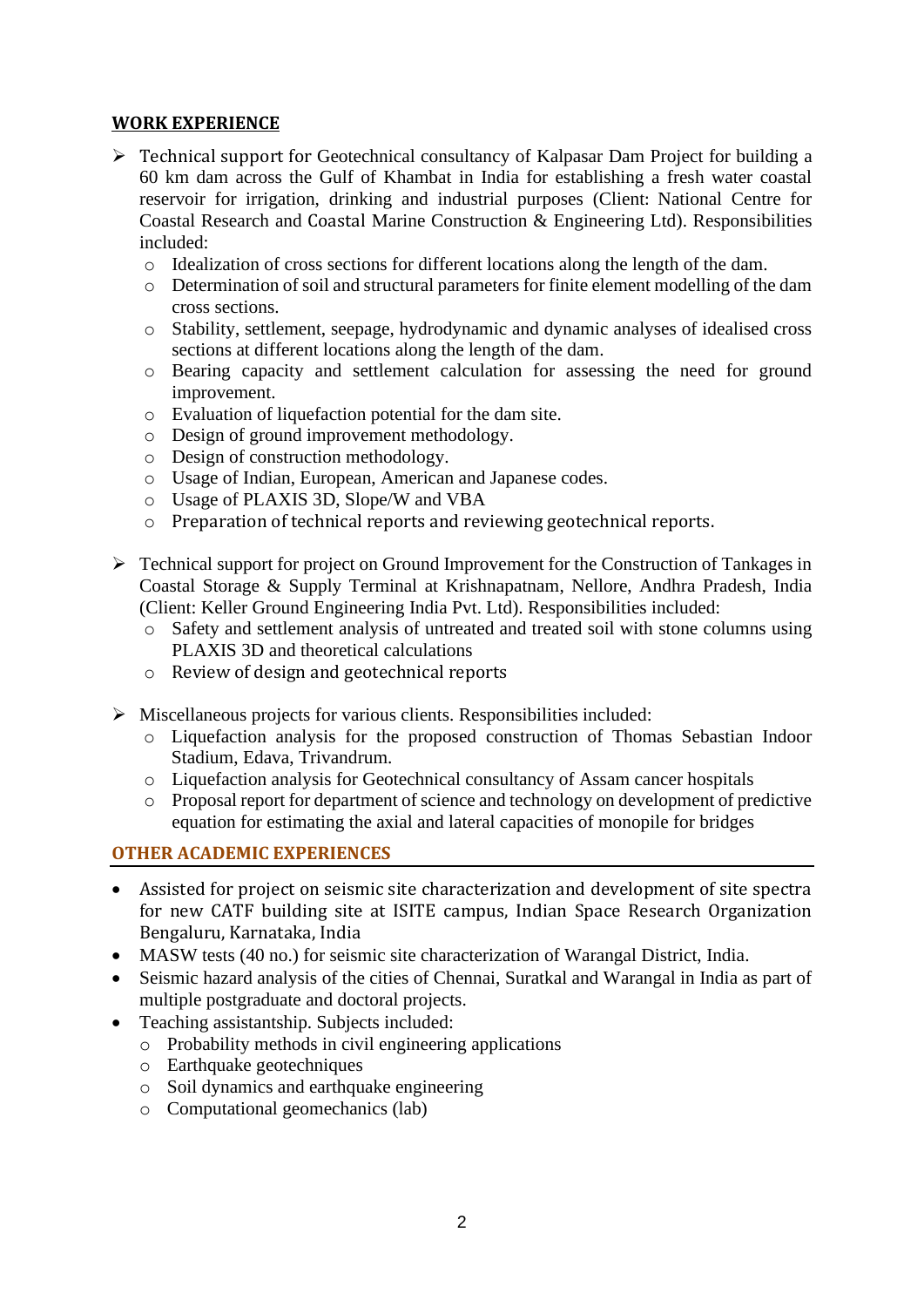## **TECHNICAL SKILLS**

- Software skills: PLAXIS, MATLAB, SLOPE/W, ABAQUS, ArcGIS, CRISIS, VBA, MS-Office, OpenSees.
- Reliability analysis, Seismic hazard analysis
- MASW testing and analysis
- Numerical modelling

## **INTERNSHIPS, TRAININGS & SHORT COURSES**

- Internship at Sarathy Geotech & Engineering Services Pvt Ltd., Bengaluru, Karnataka, India
- Internship at United Foundations Pvt Ltd., Bengaluru, Karnataka, India.
- Advances in seismic Hazard Analysis and Soil Structure Interaction (GIAN course)
- Mechanics of Unsaturated Soils (GIAN course)
- Open-Source Software for Civil Engineering Applications (Workshop)

## **COURSES & LABS**

- Advanced Foundation Engineering
- Advanced Soil Mechanics
- Applied Soil Mechanics
- Computational Methods in Geotechnical Engineering
- Design with Geosynthetics
- Earth and Rock Fill Dams
- Earth Retaining Structures
- Earthquake Geotechniques
- Experimental Geotechniques (Lab)
- FEM & Constitutive Modelling in Geomechanics
- Geotechnical Exploration and Instrumentation
- Ground Improvement Techniques
- Probability Methods in Civil Engineering
- Rock Mechanics (Lab)
- Soil Dynamics & Earthquake Engineering

## **PUBLICATIONS**

#### **Journal Papers (Published/manuscript submitted)**

- Deviprasad, B. S. and Dodagoudar, G. R. (2020), "Seismic response of bridge pier supported on rocking shallow foundation", *Geomechanics and Engineering*, 21(1), 73- 84, [https://doi.org/10.12989/gae.2020.21.1.073.](https://doi.org/10.12989/gae.2020.21.1.073)
- Deviprasad, B. S., Ramanandan, S. and Dodagoudar, G. R. (2022), "Reliability analysis of bridge pier with rocking shallow foundation", *International Journal of Geomechanics, ASCE*, DOI:10.1061/(ASCE)GM.1943-5622.0002287.
- Deviprasad, B. S., Ramanandan, S. and Dodagoudar, G. R. (under review), "Fragility analysis of bridge pier with rocking shallow foundation". *Earthquake Engineering and Soil Dynamics*
- Nirbhay, N. S., Deviprasad, B. S. and Kalyan, K. G. (2015), "Analysis of earthquake catalogue for seismic hazard analysis of Warangal city", *Discovery*, 41(190), 136-142.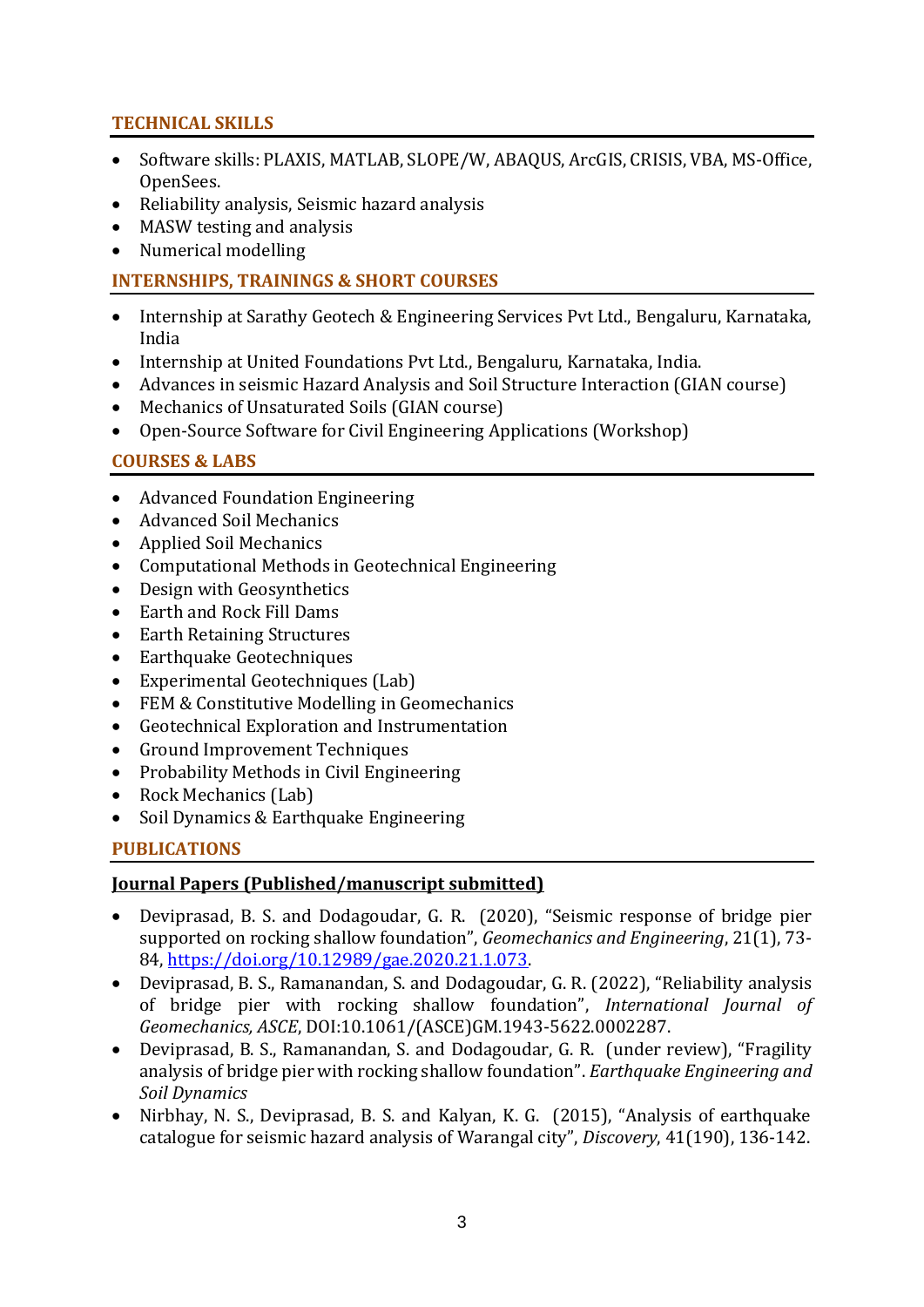#### **Journal Papers (manuscript ready)**

- Deviprasad, B. S., Ramanandan, S. and Banerjee, S. (2022), "Probabilistic procedure for evaluating the liquefaction potential of cohesionless soil using standard penetration test" (manuscript ready)
- Deviprasad, B. S., Vijaya, R., Sriram, K. R., Tanwee, M., Neeraj, P. and Banerjee, S. (2022), "Deterministic and probabilistic measures of liquefaction susceptibility: A comparison" (manuscript ready)
- Sundaravel, V., Deviprasad, B. S., Ramanandan, S. and Dodagoudar, G. R. (2022), "Serviceability and global stability performance assessment of earth retaining structures: A review" (manuscript ready)

## **Journal Papers (planned to be submitted in 2022)**

- Sundaravel, V., Deviprasad, B. S., Ramanandan, S. and Dodagoudar, G. R. (2022), "Finite element analysis of earth retaining structures: Parametric study"
- Sundaravel, V., Deviprasad, B. S., Ramanandan, S. and Dodagoudar, G. R. (2022), "Deformation and stability analyses of shored mechanically stabilized earth wall"
- Sundaravel, V., Ramanandan, S., Deviprasad, B. S. and Dodagoudar, G. R. (2022), "Reliability analysis of mechanically stabilized earth wall using response surface method"
- Sundaravel, V., Ramanandan, S., Deviprasad, B. S. and Dodagoudar, G. R. (2022), "Reliability analysis of soil nail wall using response surface method"
- Sundaravel, V., Ramanandan, S., Deviprasad, B. S. and Dodagoudar, G. R. (2022), "Deterministic and probabilistic prediction of shored mechanically stabilized earth wall performance using response surface method"
- Sundaravel, V., Ramanandan, S., Deviprasad, B. S. and Dodagoudar, G. R. (2022), "Reliability-based load and resistance factors for hybrid earth retaining structires"
- Sundaravel, V., Ramanandan, S., Deviprasad, B. S. and Dodagoudar, G. R. (2022), "Finite element analysis of hybrid earth retaining structures: A case study"
- Ramanandan, S., Deviprasad, B. S. and Dodagoudar, G. R. (2022), "System reliability analysis of pile-stabilized slope"
- Ramanandan, S., Deviprasad, B. S. and Dodagoudar, G. R. (2022), "Calibration of load and resistance factors for pile-stabilized slopes"

## **Conference Papers**

- Deviprasad, B. S. and Dodagoudar, G. R. (2019), "Modelling the behaviour of shallow foundation using beam on nonlinear Winkler foundation", *7th International Conference on Earthquake Geotechnical Engineering*, Rome, Italy, 17-20 June, 2019.
- Deviprasad, B. S., Akshay, T. S., Srikanth, E. and Kalyan, K. G. (2015), "Analysis of composite earthquake catalogue of Warangal city", *6th International Geotechnical Symposium on Disaster Mitigation in Special Geoenvironmental Conditions*, Chennai, India, 21-23 January, 2015.
- Nirbhay, N. S., Deviprasad, B. S., Hari Krishna, P. and Kalyan, K. G. (2015), "Probabilistic seismic hazard analysis for Warangal considering single seismogenic zoning", *50th Indian Geotechnical*, Pune, India, 17-19 December, 2015.
- Akshay, T. S., Deviprasad, B. S., Srikanth, E. and Kalyan, K. G. (2015), "Seismic site characterization of Ramalingeshwara temple at Warangal, Telangana", In proc. *International conference on Sustainable Energy and Built Environment*, Vellore, India, 12-13 March, 2015.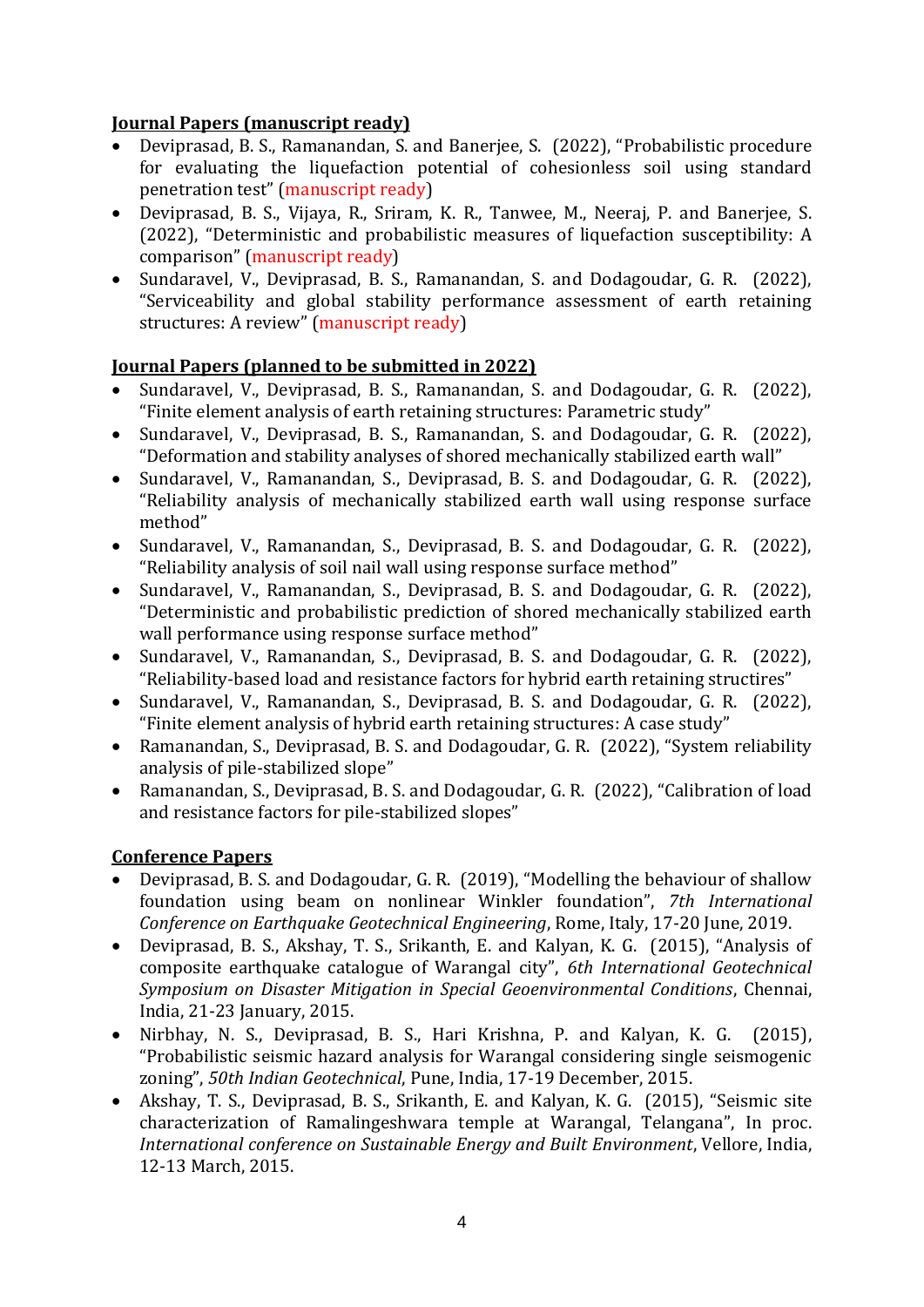• Akshay, T. S., Deviprasad, B. S., Parasad, H. and Kalyan, K. G. (2015), "Seismic site characterization of Warangal district", *50th Indian Geotechnical*, Pune, India, 17-19 December, 2015.

## **CURRICULAR AND EXTRACURRICULAR ACTIVITIES**

- Secretary of Geo-Forum, student body of Geotechnical Engineering Division, IIT Madras (2016-2019)
- Student secretary of Kannada Samskrutika Sangha, IIT Madras (2016-2019)
- Member of student legislative council, IIT Madras (2016-2017)
- Department legislator, Department of Civil Engineering, IIT Madras (2016-2017)
- Member of Research Affairs Council (2016-2017)
- Volunteer for Indian Geotechnical Conference (IGC-2016), IIT Madras
- Volunteer for International Symposium on Geotechnical aspects of Heritage Structures (SGHS-2019), IIT Madras
- Volunteer for workshop at IIT madras under One Lab-One School
- 1st runner up in one-act-play at 12th VTU youth fest 2010, Gubbi, Karnataka
- Performed in a theatrical drama in Alliance Française de, Bengaluru, Karnataka (2013)
- Runner up at state level science modelling competition held at St. Aloysius College, Mangalore, Karnataka (2007)
- Best outgoing student of Vidyarashmi Vidyalaya for the year 2006

# **AREA OF INTEREST**

- Soil dynamics and earthquake engineering
- Foundation design and analysis
- Reliability and fragility analysis
- Experimental and numerical geomechanics
- Finite element modelling
- Seismic hazard analysis
- Liquefaction analysis

## **LANGUAGES KNOWN**

- English
- Kannada
- Hindi
- Tulu
- Telugu, Malayalam, and Tamil (can understand)

## **PERSONAL INFORMATION**

| Name               | : Deviprasad B. S.                                                               |
|--------------------|----------------------------------------------------------------------------------|
| Date of Birth      | : 26 / 12 / 1990                                                                 |
| <b>Blood Group</b> | $:AB+$                                                                           |
| Phone Number       | : +91 8142499567 / +91 9449990666                                                |
| E-mail             | $\cdot$ deviprasad.bsg@gmail.com                                                 |
|                    | Permanent address : #2-261, Anuragha, Pattethana house, Kudmar post and village, |
|                    | Puttur taluk, Dakshina Kannada district, Karnataka - 574202, India               |